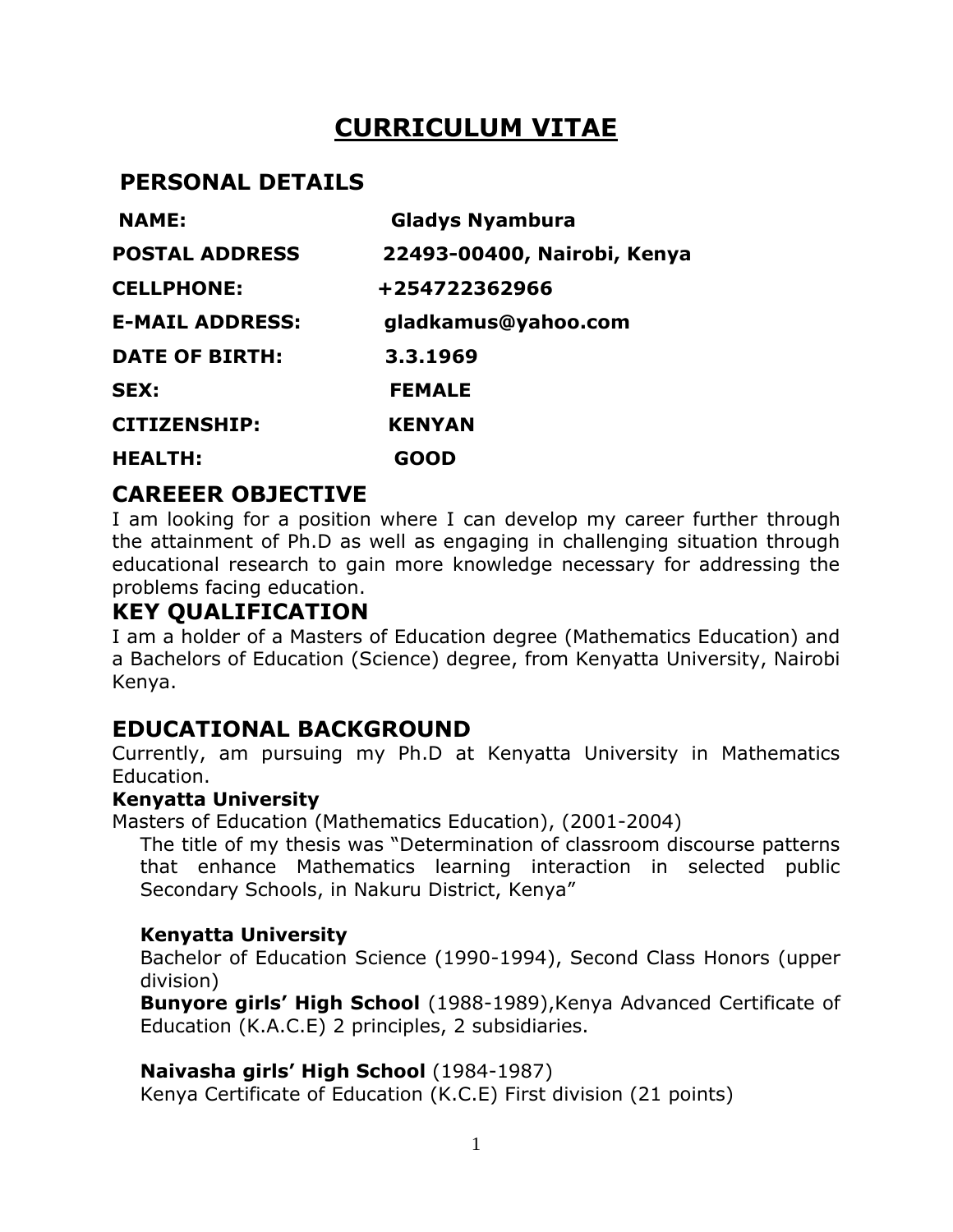# **WORKING EXPERIENCE**

- Part time teaching, Kitui Campus (Mathematics Methods) January 2010 t0 2012
- Part time teaching, Nyeri Campus (Instructional methods), 2012 -2014
- Part time teaching, Kenyatta University (Communication skills), 2011 to date.
- Part time teaching, Mount Kenya University (Mathematics teaching methods and general instructional methods), 2012 to date
- Somali Puntland Mathematics National Examination Coordinator 2004 to 2010
- Mathematics senior Examiner of Primary teacher education (P.T.E) and Kenya Certificate of Secondary Education (KCSE) with Kenya National Examination Council, (KNEC-1998 to current)
- Kyethivo girls' Secondary School ( $15<sup>th</sup>$  July 1994-21<sup>st</sup> Oct 2003), where I taught Mathematics at all levels and was also the head of guidance and counseling department.
- Kabete high school  $(22^{nd}$  oct 2003-current) where I teach Mathematics at all levels and also acting as the dean of studies (in charge of Examination)

## **ADDITIONAL SKILLS**

- Research skills. I gained a lot of research skills when writing my thesis. Presented a paper on "Determination of Classroom discourse patterns enhancing Mathematics learning" at Kenyatta University post graduate seminar&
- Course on "Why Wait family enrichment Curriculum" which emphasis on induction of HIV/AIDS message in Primary and Secondary schools curriculum. Areas covered includes, team building, lesson preparation and presentation jigsaw puzzle and evaluation.
- Courses in guidance and counseling in secondary schools. Areas covered include: the teacher and the word, guidance and